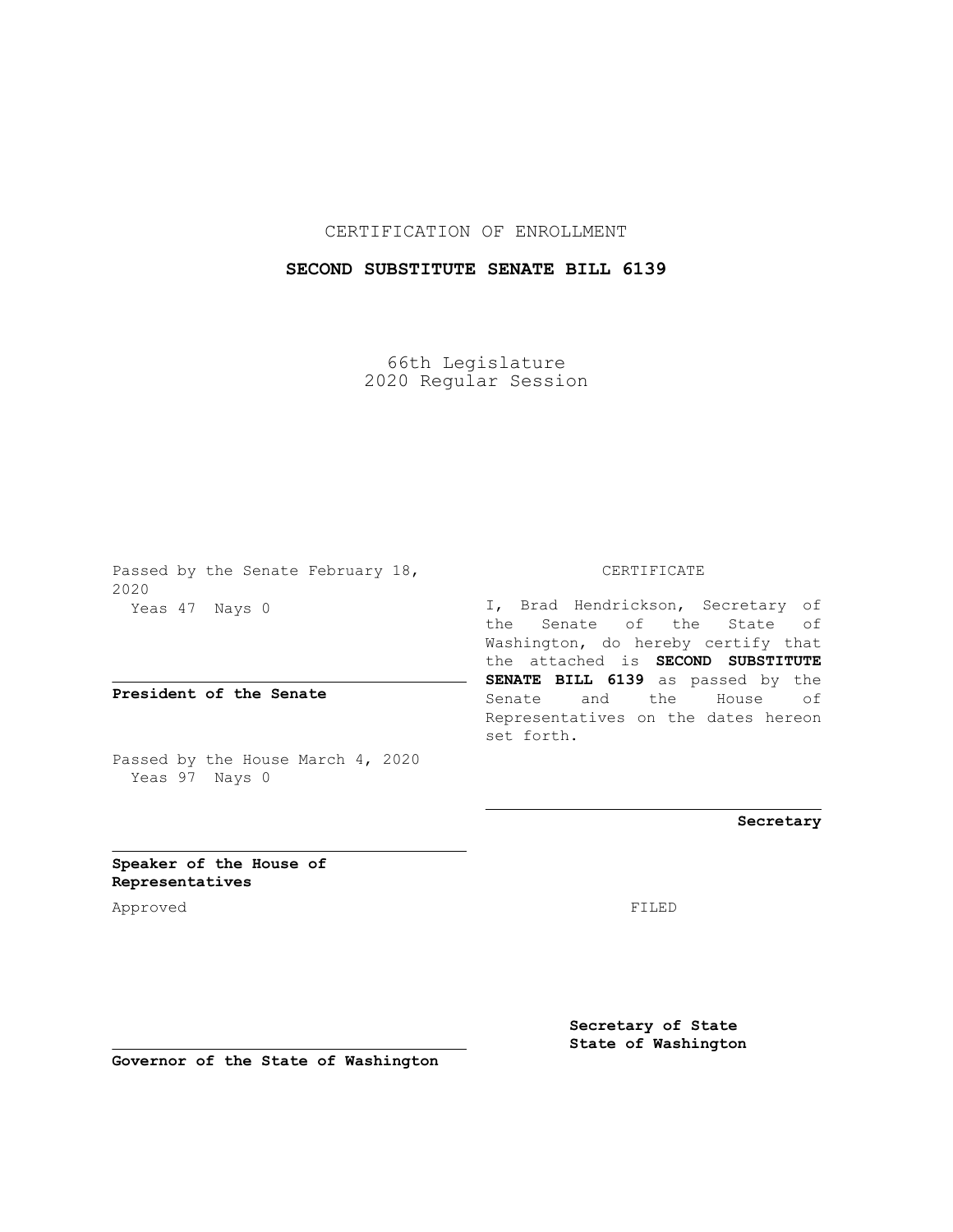## **SECOND SUBSTITUTE SENATE BILL 6139**

Passed Legislature - 2020 Regular Session

**State of Washington 66th Legislature 2020 Regular Session**

**By** Senate Ways & Means (originally sponsored by Senators Mullet, Wagoner, Takko, Wilson, L., Wilson, C., Randall, Conway, Stanford, and Carlyle)

READ FIRST TIME 02/07/20.

1 AN ACT Relating to the joint center for aerospace technology 2 innovation; amending RCW 43.131.417 and 43.131.418; and adding a new 3 section to chapter 28B.155 RCW.

4 BE IT ENACTED BY THE LEGISLATURE OF THE STATE OF WASHINGTON:

5 **Sec. 1.** RCW 43.131.417 and 2013 2nd sp.s. c 24 s 2 are each 6 amended to read as follows:

7 The joint center for aerospace technology innovation shall be 8 terminated July 1, ((2020)) 2030, as provided in RCW 43.131.418.

9 **Sec. 2.** RCW 43.131.418 and 2014 c 112 s 122 are each amended to 10 read as follows:

11 The following acts or parts of acts, as now existing or hereafter 12 amended, are each repealed, effective July 1, ((2021)) 2031:

13 (1) RCW 28B.155.010 and 2014 c 174 s 3, 2014 c 112 s 102, & 2012 14 c 242 s 1; ((and))

15 (2) RCW 28B.155.020 and 2012 c 242 s 2; and

16 (3) RCW 28B.155.--- and 2020 c . . . s 3 (section 3 of this act).

17 NEW SECTION. **Sec. 3.** A new section is added to chapter 28B.155 18 RCW to read as follows: